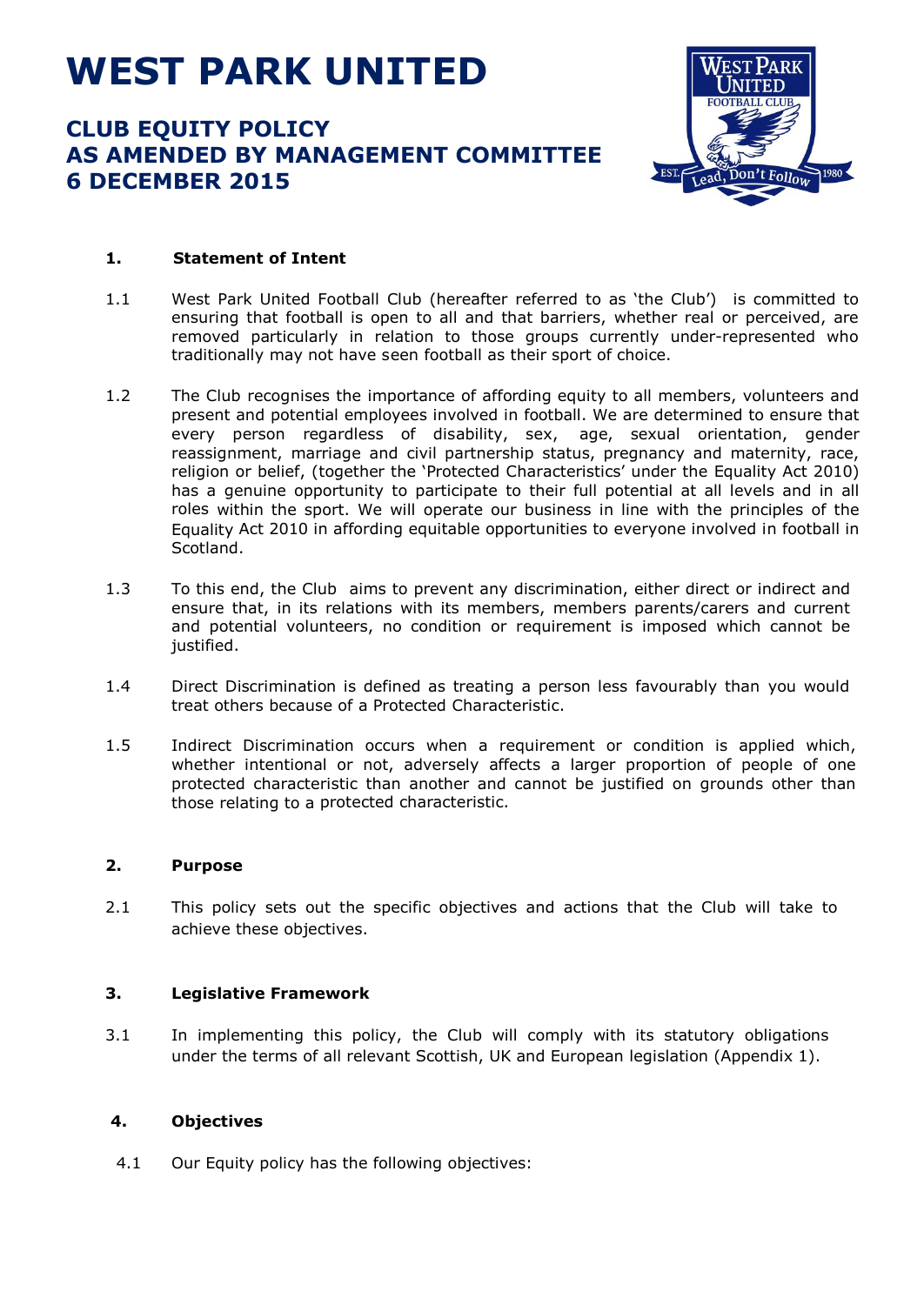- To ensure that everyone who participates in football in Scotland, in whatever capacity, receives fair and equitable treatment.
- To adopt a planned approach to eliminating perceived barriers which discriminate against or exclude particular groups.
- To ensure that no one working for, wishing to work for or working on behalf of the Club receives less favourable treatment on the grounds set out in the Statement of Intent and that written Policies and Procedures underpin our Equity Policy.
- To give clear guidance and communication to all individuals either governing or working for the Club on its commitment to Equity.
- To ensure that the content of policies, procedures, competitions, regulations (where applicable) and assessments provides equity for all except where specific situations or conditions properly or reasonably prevent this.
- To adopt systems and procedures which ensure all materials prepared, produced or distributed on behalf of the Club. and all relevant public statements made on our behalf reflect our commitment to equity and inclusion.

#### **5. Implementation**

- 5.1 To achieve these objectives, the Club is committed to promote equity through an Action Plan which will cover all areas of our organisation by alignment to our strategy "Scotland United – A 20-20 Vision". Progress against the Action Plan will be reviewed by the Equity Implementation and Monitoring Group and recommendations will be communicated to the Board for approval.
- 5.2 The roles and responsibilities for implementing this plan will be as follows:

Ultimate responsibility for implementing the Action Plan will rest with the Management Committee. Day to day responsibility will rest with the Community Officers who will be responsible for ensuring:

- that Equity is applied to the relevant Club functions and football activities, policies and procedures;
- that all staff receive appropriate training, and that the policy is adopted and applied consistently across the Club

The Club President will be responsible for ensuring that policies and procedures are available to all Club members (players, coaches and parents/carers) and that proper guidance and support is available to any Club member involved in any instance of alleged discrimination.

#### **6. Monitoring and Evaluation**

6.1 The Equity Development Officer will be responsible for monitoring the effectiveness of this policy, and for providing information to the Board members about the policy and its implementation and impact.

#### **7. Compliance**

7.1 In accordance with the Club's Equal Opportunities Policy, Harassment, Disciplinary and Grievance Policies and Procedures, we will investigate any reports of alleged breaches of our Equity Policy and take appropriate disciplinary action based on the outcome of the investigation. Any complaint or grievance will be dealt with via the appropriate policy or procedure.